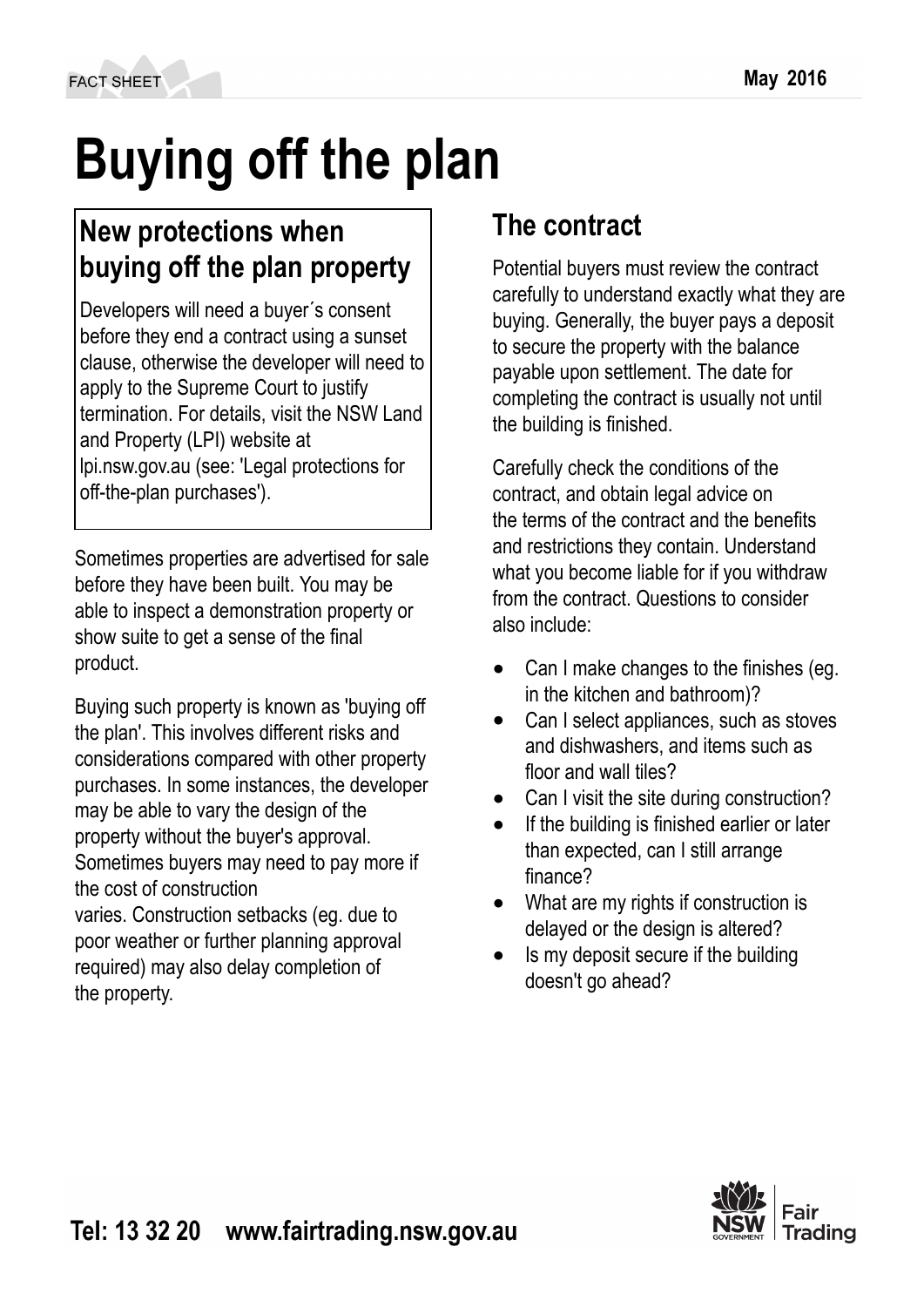- Can I on-sell the property to someone else during the construction period?
- Can the developer make changes to the design of my property and is my consent required?

**IMPORTANT: Always read your contract and get advice from a property lawyer or licensed conveyancer.**

### **Making an offer or an expression of interest**

The manner in which properties are offered for sale can vary by development. Also, the conditions attached to a contract for sale can also vary from property to property.

Generally, properties are sold either to the highest bidder (for instance, at auction) or for a fixed price. The method of sale for any particular property may change over time. So, a property not sold at auction may be withdrawn from sale, and later, offered for sale at a certain price (and vice versa).

Developers sometimes contract several real estate agencies to sell their properties. Agents may be marketing and selling properties at the same time as the developer ´s own marketing and sales activities are happening. Each agent may offer the property on slightly different terms and conditions.

An expression of interest payment **will not** secure the property for you. It signals your

`interest´ only. When you make an expression of interest payment, the agent must give you a receipt and confirm in writing that:

- there is no obligation to sell the property to you
- you have no obligation to buy the property
- they will refund your deposit if you don't end up entering in a contract to buy the property.

Agents can take several deposits for the same property from other prospective buyers. However, agents must tell you if other offers are later made on the property, or if it is sold to someone else.

If several agents are selling the same property, there may be a delay for the specific agent you dealt with to become aware that the property has been sold to someone else.

### **Prohibited marketing tactics**

Agents must not mislead or deceive any parties during a negotiation or transaction. When selling properties off the plan, sales agents are not allowed to:

advertise a property for a lesser price than other similar properties, if the advertised property is no longer available

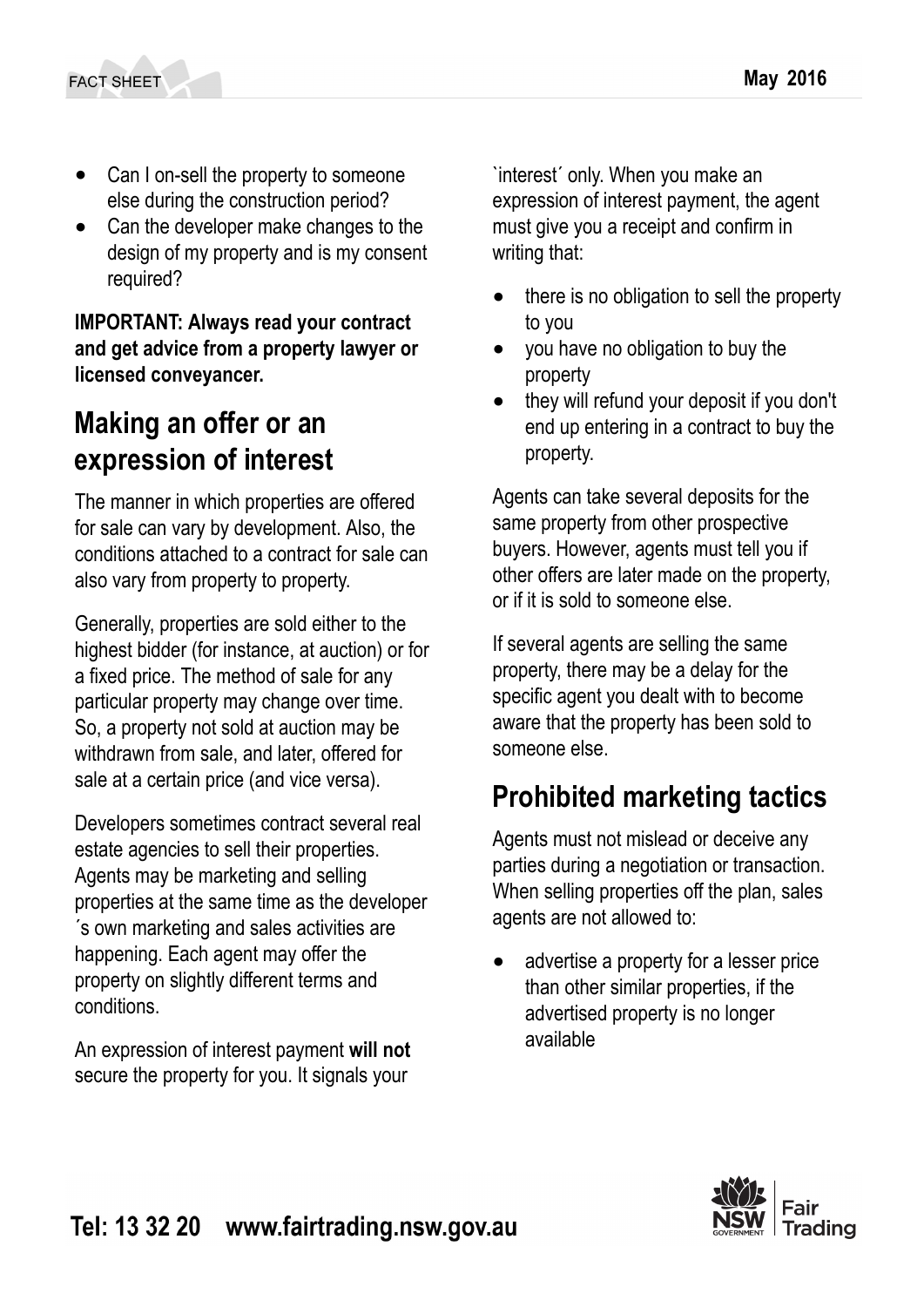- indicate a price range for a property, where the lower end of the range is less than the agent's estimated selling price for the property
- hold on to your expression of interest payment or use high pressure tactics to get you to buy another property at a higher price if the property you made a payment for ends up being sold to someone else.

#### **What to consider before you buy**

Where there is high demand for housing in popular areas of NSW, it may be easy for developers to market such properties months before building work is complete. Consider the following before buying:

- **Are you paying too much?** Market prices can fluctuate and growth rates today may vary in the following years. The resale value of your property once it is completed may be less than you may predict.
- **Funding the purchase: Does paying** the balance owed upon settlement rely on you selling a property you currently own? If so, you will need to sell your property `in time´.
- **Interim accommodation?** You may need temporary accommodation if you settle the sale of the property you currently live in too early. For example, if you are moving into a retirement village, you may wish to avoid having to relocate twice (while waiting for the property you plan to move into to be completed) by timing the sale or settlement of the sale of your current home closely with when you can occupy the new one.
- **Changes to plans:** Changes to the building plans are often needed during construction. The finished complex or unit may not be the same as in the original plan. Consider any terms in the contract that may allow these changes.
- **Quality of finish:** When signing the contract, you may not know exactly how your property will look when construction is finished. Sometimes, the fixtures and fittings are different from how the buyer imagined or what was in a demonstration display.
- **Management contracts in place:** In a strata scheme, the developer may have signed binding management contracts between the owners corporation and caretakers/building managers. Prospective buyers are entitled to know the details and see copies of any such contracts. Your lawyer or licensed conveyancer can arrange the necessary searches.

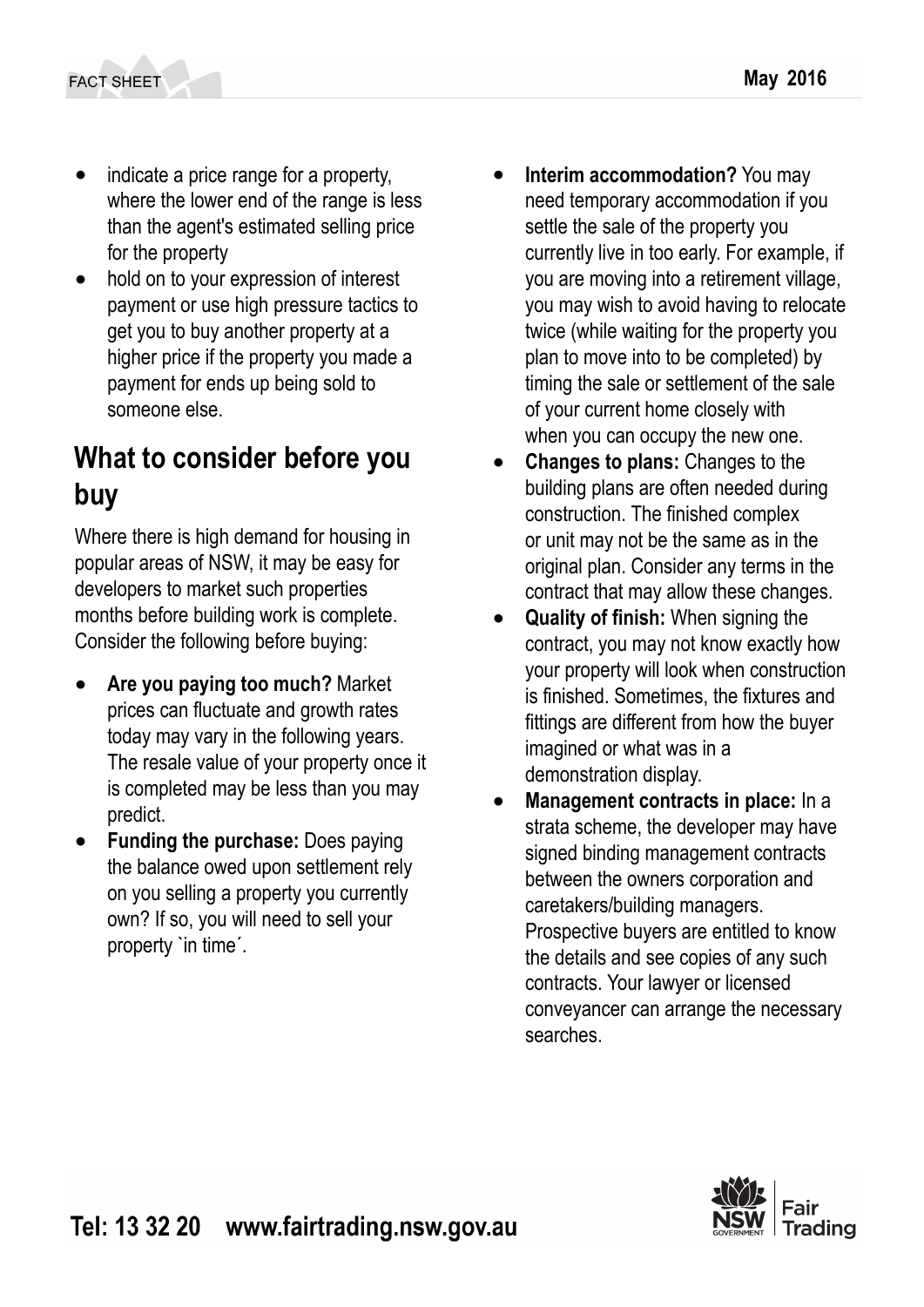- **Exclusive use or special privilege bylaws:** The developer is not permitted to register by-laws which give exclusive use of desirable parts of the common property (eg. a roof garden or parking) to owners of certain lots. This type of bylaw can only be made after the initial period (ie. after one-third of the lots have been sold).
- **Unit entitlement:** The unit entitlement of the various lots in a strata scheme (which determines voting power at meetings and the required levy contributions) may not be specified or even known when properties are advertised for sale. Voting rights and strata levies have ongoing impact on owners, so keep these issues in mind.
- Payment of deposit: When you pay a deposit, take note of where it is paid into. It can be held in a trust account (eg. the real estate agent´s trust account), or paid directly to the developer. Some developers offer to hold the money themselves and offer a higher rate of interest. As some developments can take several years to complete, that extra interest can make a difference. However, your money will be at risk if the developer becomes insolvent.

#### **Concessions for buying off the plan**

The NSW Office of State Revenue provides certain concessions to people buying

property off the plan. These include stamp duty exemption and grants. Check whether or not you are eligible at the NSW Office of State Revenue website at osr.nsw.gov.au or call 1300 130 624.

### **Home Building Compensation Fund**

Builders carrying out residential building work (including the construction of strata units) valued over \$20,000 must take out insurance under the Home Building Compensation Fund.

The Fund may help compensate you for some losses if there is defective or incomplete work in the building, and the builder or developer has become insolvent, dies, disappears, or the builder's licence is suspended for failing to comply with certain Court or Tribunal orders.

The Fund covers new houses and multi-unit residential buildings up to three storeys high. There is no cover for multi-unit buildings that are more than three storeys high. Exemptions also apply to certain types of retirement villages.

When builders take out insurance under the Fund, they are issued with a certificate of insurance (see examples of a certificate of insurance and a certificate of eligibility on our Home Building Compensation Fund web page for Tradespeople).

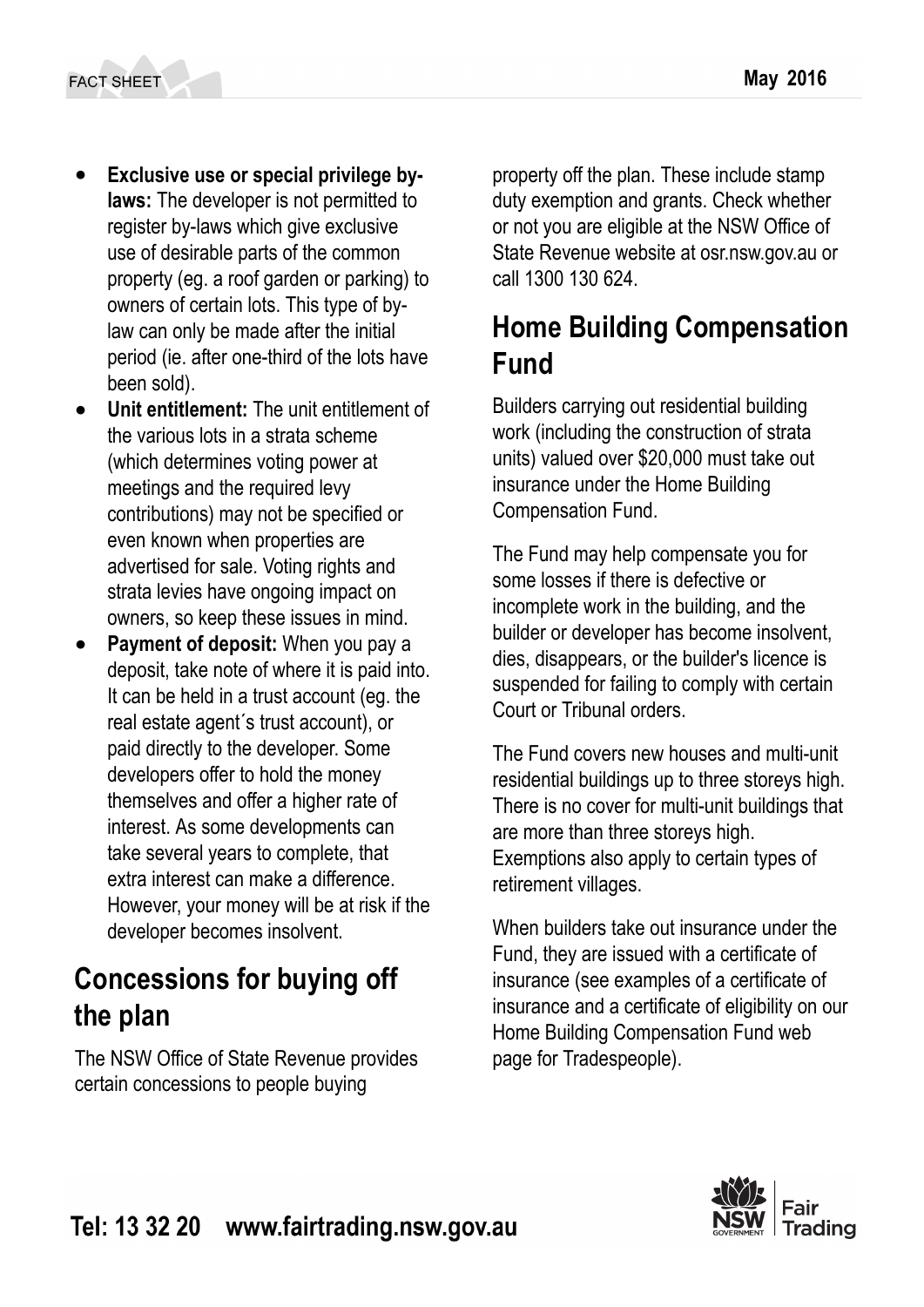**contract of sale**

If building work on the property has started, a copy of the builder´s certificate of insurance must be attached to the contract of sale. The certificate shows that the necessary insurance has been taken out by the builder.

Insurance is required to protect the buyer against:

- the risk of non-completion of the work
- breach of statutory warranties relating to the work.

Check that your certificate is valid by using the Home Building Compensation Fund certificates register available through the icare website at icare.nsw.gov.au

#### **Exemptions for attaching the insurance certificate to the contract of sale**

Sometimes builders only take out insurance shortly before building commences. If the building work has not yet started, the developer is not required to provide the certificate of insurance. In this situation:

the Home Building Compensation Fund insurance must be in place before any construction starts

- the developer must give the buyer a copy of the insurance certificate within 14 days of being insured. The buyer can cancel the contract if insurance is not provided within this time
- all these conditions must be included in the contract.

For more information visit our Home Building Compensation Fund claims web page

#### **Cancellations**

The legal right to cancel the contract under the *Home Building Act 1989* is limited to situations without insurance under the Home Building Compensation Fund at the arranged time. In this circumstance, the prospective buyer can only cancel before the contract has been completed (settlement).

**Be warned:** where a contract of sale is completed and settled, the legal right to cancel the contract no longer applies. This is the case even if the builder has broken the law and not provided the necessary insurance.

#### **Warning to buyers**

When you buy off the plan, you are paying for a property where the end product may not only differ from your expectations, but be worth less than you have paid by the time it is finished.

If you are thinking of entering into a contract to buy premises not yet built, exercise